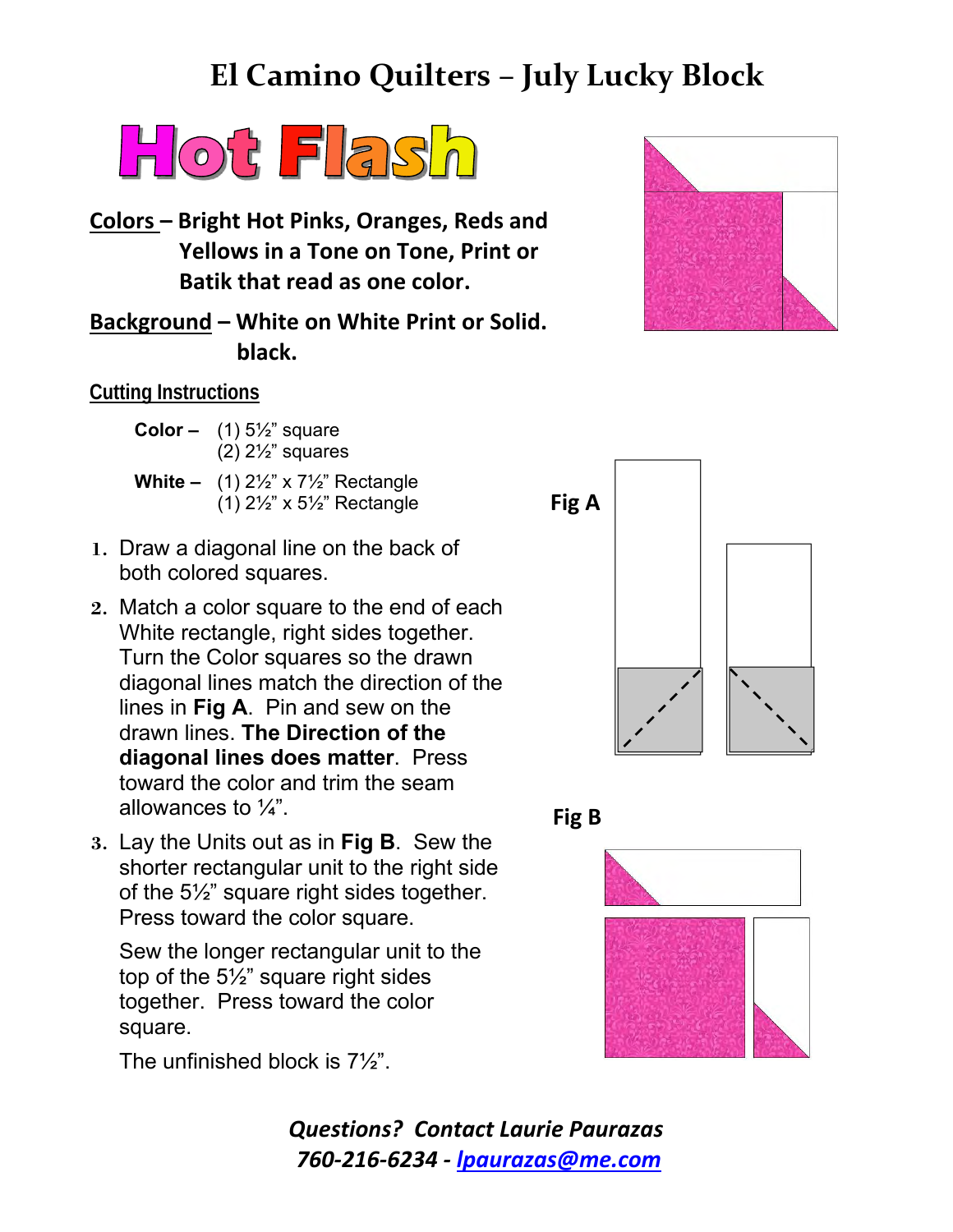

Contact of the Contact of the Contact of

Hot Flash Quilts 53" x 53" 6 Blocks by 6 Blocks Inner Border = 1.5" Outer Border = 4"